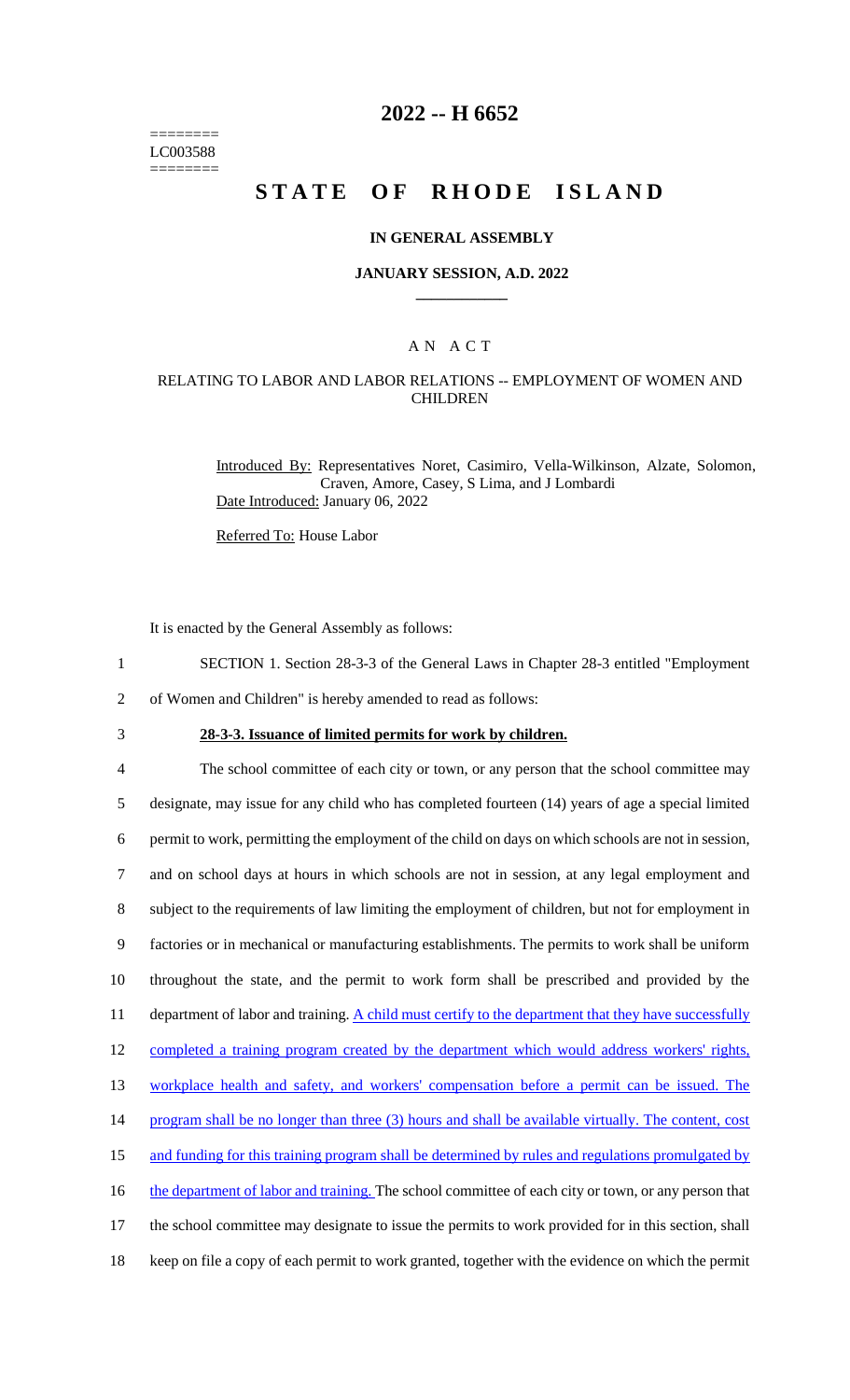- 1 to work was granted.
- 

2 SECTION 2. This act shall take effect upon passage.

======== LC003588 ========